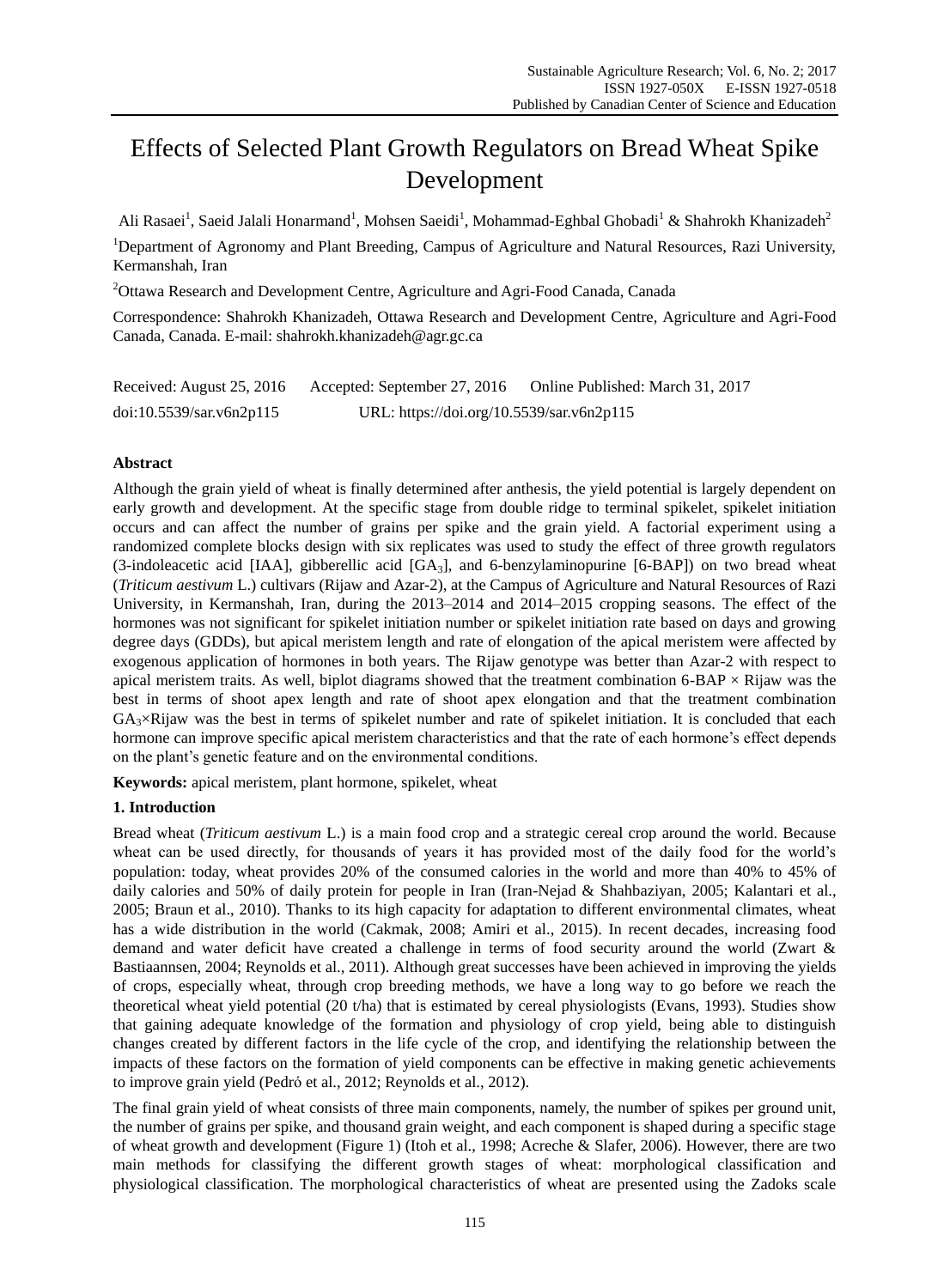(Zadoks et al., 1974), and the physiological development of the wheat apical meristem is showed on a quantitative scale (Waddington et al., 1983), on which each code represents a particular stage of development of the wheat spike (apical meristem). [Figure 1] [Figure 2]

Studying the developmental stages of wheat based on morphological characteristics in order to assess the plant requirements at different growth stages is important, but these divisions do not provide physiologists with accurate information to distinguish the effects of wheat management and environmental factors on spike formation and grain size, which will later determine the grain yield.

Based on developmental classification, the appearance of a double ridge on the shoot apex is an indication of the transition of wheat from the vegetative phase to the reproductive phase (Figure 2), because spikelet and floret differentiation starts during this period (double ridge to terminal spikelet). In other words, the terminal spikelet marks the end of spikelet primordia initiation (grain set potential) (Figure 1) (Pask et al., 2012), and thus the potential grain yield is largely dependent on the pre-anthesis events (Li et al., 1999; Wang et al., 2001). One to two thirds of the florets that form before the terminal spikelet phase will be aborted around the booting stage (Bancal, 2009). Finally, grain weight will be formed after the anthesis phase until physiological maturity (grain filling).



Figure 1. Formation stages of different components of wheat yield from sowing to harvest (adapted from McMaster et al., 1992 with minor changes)



Figure 2. Early Double ridge initiation. The photo was provided by the authors and was taken during the experiment

Plant hormones (plant growth regulators) are the most important internal factors for the regulation of plant growth in response to environmental and genetic factors. For example, water deficit is the main factor for the significant accumulation of abscisic acid in relation to corn kernel abortion (Ober & Sharp, 1994). Water deficit also increases abscisic acid levels in leaves and spikelets of wheat, which reduces the number of seeds (Wilkinson & Davies, 2002). Studies have shown that plant hormones could regulate the partitioning and translocation of photoassimilates during grain filling (Ahmadi & Baker, 1999). Both 3-indoleacetic acid (IAA) and cytokinins have been shown to play an important role in the transportation of assimilates to wheat spikes (Darussalam et al., 1998; Lejeune et al., 1998). As well, cytokinins are required for cell division during the early phase of grain filling (Yang et al., 2000). The exogenous application of abscisic acid was found to reduce chlorophyll in flag leaves, whereas remobilization and rate of grain filling were enhanced by increasing abscisic acid (Yang et al., 2003b/ 2006). The application of chlormequat and ethephon was found to increase wheat grain yield, because these substances reduced the plant height and improved the partitioning of dry matter into the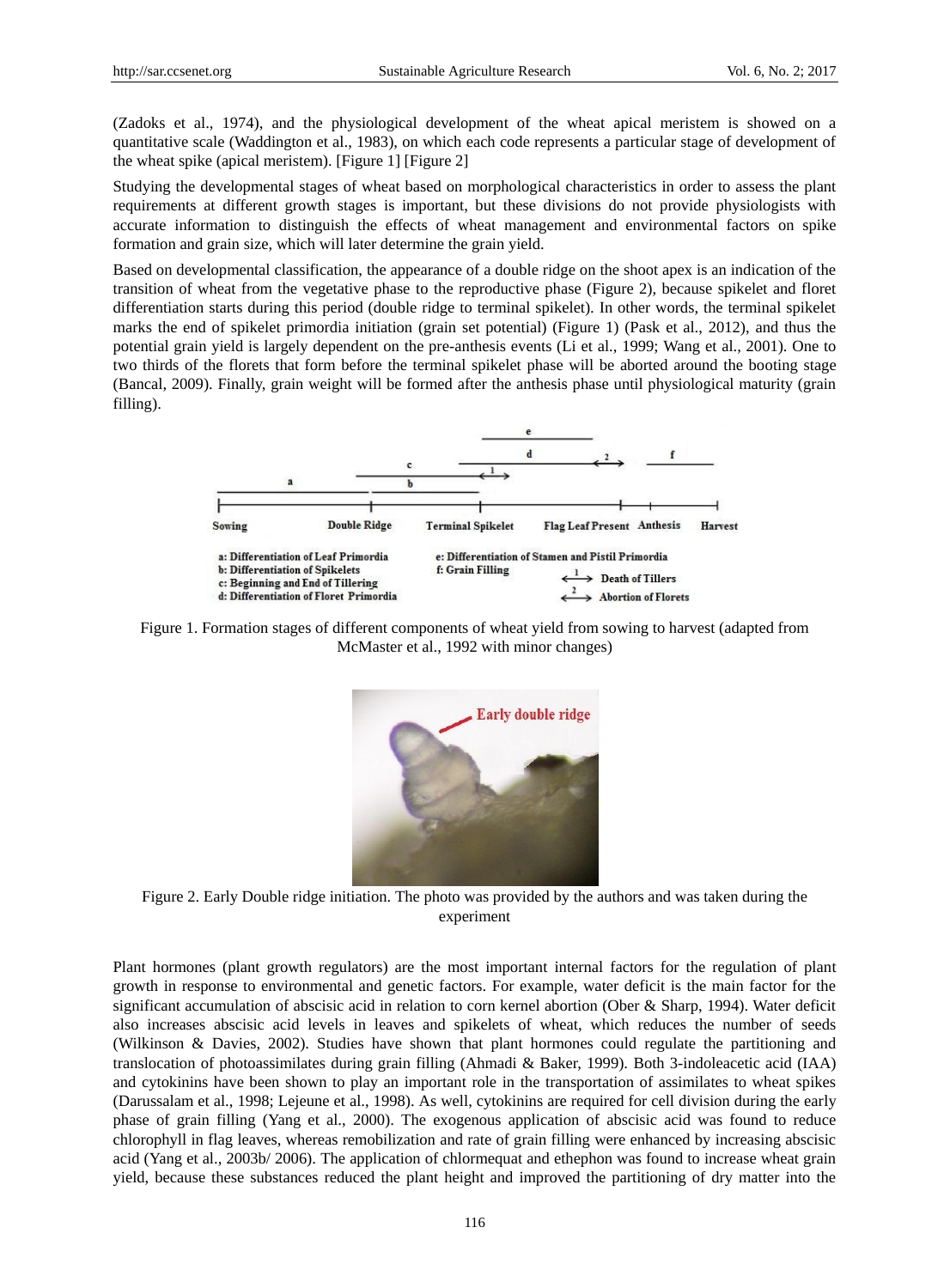spikes (Shekoofa & Emam, 2008).

However, most of the previous studies concerned the effects of plant hormones on the wheat yield formation processes that occur after anthesis. Investigating the relationships between hormones and their roles in the formation of wheat yield, especially at the early stages of spike physiological development, can be important. Thus, the objective of this study was to determine the effects of the exogenous application of plant growth regulators at a specific pre-anthesis stage, namely, the period from double ridge to terminal spikelet, on apical meristem characteristics in two wheat genotypes.

#### **2. Material and Methods**

### *2.1 Study location*

The study was conducted for two cropping seasons in the experimental field at the Campus of Agriculture and Natural Resources of Razi University, in Kermanshah, Iran (34°21′N; 47°9′E; 319 m AMSL). This location is in a semi-arid zone. The soil texture was clay with a pH of 7.8. The rates of N,  $P_2O_5$ , and  $K_2O$  in the soil before the experiment were 0.012%, 8 ppm, and 400 ppm, respectively. Weather characteristics, including monthly average temperatures  $(\mathcal{C})$  and total rainfall (mm), for both years of the experiment are shown in Figure 3.



Figure 3. Monthly average temperatures (°C) and total rainfall (mm) in the two crop seasons (2013–2014 and 2014–2015) of the experiment

#### *2.2 Experimental Design*

Each experiment was carried out as factorial based on a randomized complete block design with six replications in the 2013–2014 and 2014–2015 cropping seasons. The factors were (i) exogenous application of different plant growth regulators, namely, IAA, gibberellic acid (GA3), and 6-benzylaminopurine (6-BAP), and distilled water as the control at a specific physiological development stage of the apical meristem of wheat, namely, double ridge to terminal spikelet, and (ii) two dry-land wheat genotypes (cv. Rijaw and cv. Azar-2), which have optimum and low grain yield potential in Kermanshah province, respectively. The cultivar Rijaw is a newly released rain-fed cultivar. The hormone concentration applied for each hormone was 50 µM, in accordance with previous studies (Yang et al., 2002/ 2003a). Each plot contained six planting rows with 2.5 m length. The space between planting rows was 25 cm, and planting density was 300 seeds/ $m^2$ . The distance between the plots was 50 cm. Sowing was performed manually. At the hormone application step, to ensure the absorption of the plant growth regulators, foliar application was done on three consecutive days after sunset (to prevent degradation of the plant growth regulators by sunlight).

### *2.3 Apical Meristem Measurement*

Three main shoots from each plot were measured after the initiation of the double ridge (Figure 2). The developed spikelets were investigated using a quantitative scale (Waddington et al., 1983). The main shoot apex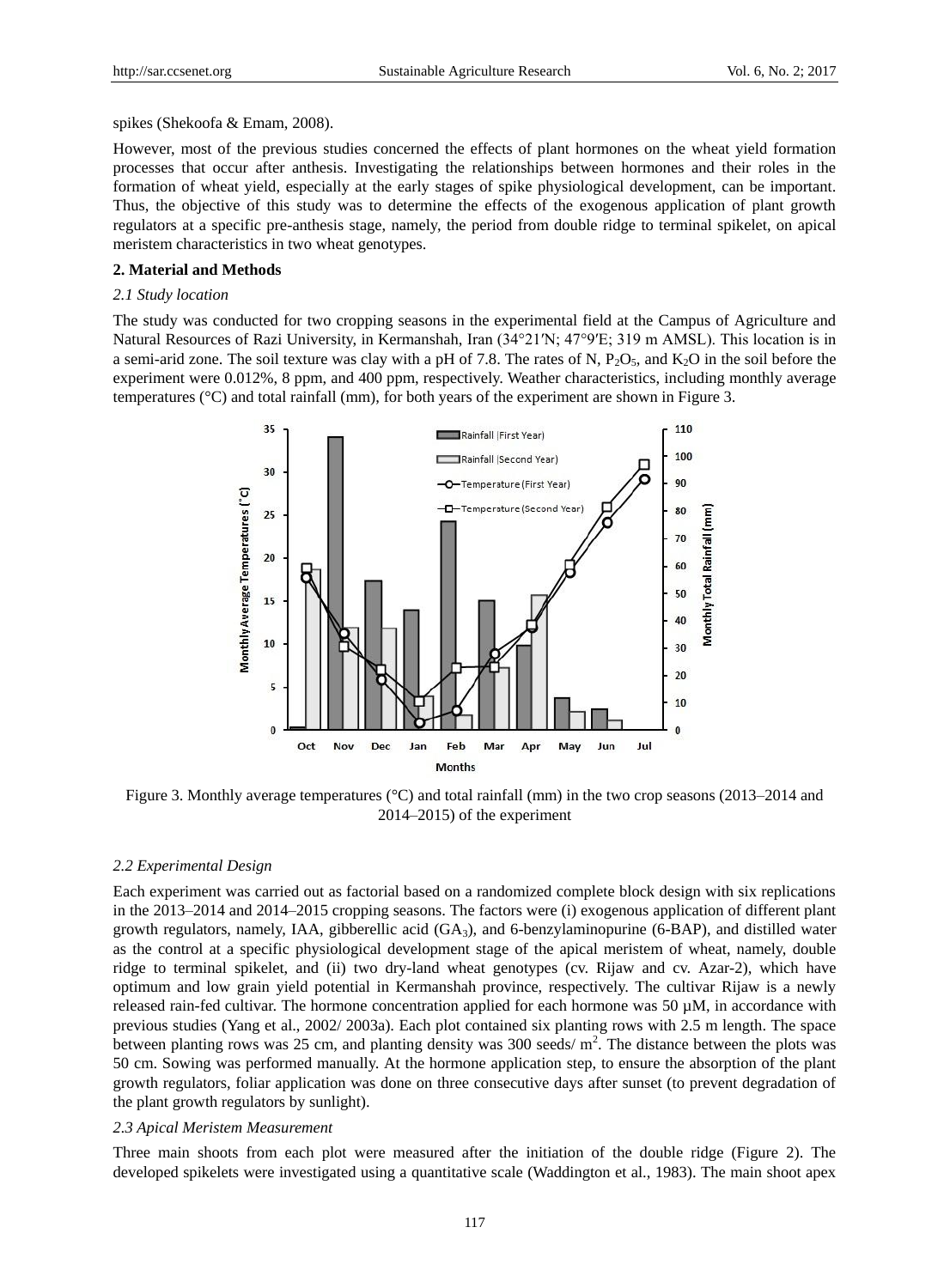was dissected to determine the apex length and the number of spikelet primordia present on the apex. The number of spikelet buds and the apex length were measured using a binocular microscope at  $40 \times$  magnification (Figure 2). The double unit of leaf primordium and spikelet bud was counted as one (Kirby, 1974). The rate of apex elongation (*α*) and the rate of spikelet initiation (*β*) were expressed per day and growing degree day (GDD). These parameters were calculated by dividing the number of spikelets (*S*) and length of the apex (*L*, in mm) by the duration between double ridge  $(D_1)$  and terminal spikelet  $(D_2)$ , on the basis of days and GDDs (Table 1) (Kafi, 2001), as follows:

$$
\beta = S / (D_2 - D_1)
$$
  
\n
$$
\alpha = L / (D_2 - D_1) \rightarrow (mm/day), (mm/GDD)
$$

Table 1. Duration of the period from double ridge to terminal spikelet based on days and growing degree days (GDDs)

| Genotype<br>Year |                        | Double ridge to terminal Double ridge to terminal spikelet |      |
|------------------|------------------------|------------------------------------------------------------|------|
|                  | spikelet based on days | based on GDDs ( Cd)                                        |      |
| 2014             | Rijaw                  | 14                                                         | 68.5 |
| 2014             | $Azar-2$               | 16                                                         | 92.0 |
| 2015             | Rijaw                  | 10                                                         | 67.4 |
| 2015             | $Azar-2$               | 19                                                         | 89.8 |

### *2.4 Statistical Analysis*

The normality test of data, data analysis, mean comparisons, and diagram preparation were performed with the SPSS, SAS 9.1, GGEbiplot, and Excel software packages.

### **3. Results**

Based on our data, the application of different exogenous plant hormones during the stage from double ridge to terminal spikelet had no significant effect on spikelet number and rate of spikelet initiation (based on days and GDDs) in both years of the experiment, whereas apical meristem length and rate of apical meristem elongation (based on days and GDDs) were affected by hormone application (Tables 2 and 3). The genotypes showed significant differences in all the apical meristem traits in both years ( $P = 0.01$ ) (Tables 2 and 3). However, the interaction effects between genotypes and plant hormones were different in both years. The interaction effect of genotype × hormone in each year was significant on spikelet number, apical meristem length, and rate of apical meristem elongation (based on days) but was not significant on rate of spikelet initiation (based on GDDs), whereas that interaction had a significantly effect on rate of spikelet initiation (based on days) in the first year of the experiment only and on rate of apical meristem elongation (based on GDDs) in the second year of the experiment only (Tables 2 and 3). As shown in Figure 4, the Rijaw genotype was superior to Azar-2 for all the shoot apex traits with the different hormones used. There was a significant difference in the traits between the crops to which plant hormones were applied and the controls (to which distilled water was applied). In both years of the experiment,  $GA_3$  and  $6-BAP$  led to the initiation of more spikelets on the apical meristem, but this effect was observed only in the Rijaw genotype (Figures 4a and 5a). The highest spikelet initiation number was obtained by exogenous application of GA<sup>3</sup> and 6-BAP, with 19.3 and 18.6 spikelets (in the first year) and 18.1 and 17.8 spikelets (in the second year) per apical meristem, respectively (Figures 4a and 5a). In both years of the experiment, apical meristem length and rate of elongation of the apical meristem (based on days) in the Rijaw genotype were highest when the wheat plants were treated with 6-BAP (Figures 4b, c, and 5b, c), As well, the highest and lowest measured apical meristem lengths at the terminal spikelet stage were associated with the application of 6-BAP to the Rijaw genotype (4.2 and 3.7 mm in the first and second years) and the application of distilled water (control) to the Azar-2 genotype  $(3.2 \text{ and } 3.3 \text{ mm}$  in the first and second years), respectively (Figures 4b and 5b). Moreover, 6-BAP promoted higher apical meristem elongation rates based on days (in both years) in the Rijaw genotype, with 0.300 and 0.377 mm/d in the first and second years, respectively (Figures 4c and 5c). However, for rate of spikelet initiation (based on days) in the first year of the experiment,  $GA_3$  was higher (Figure 4d), and for apical meristem elongation rate (based on GDDs) in the second year of the experiment, 6-BAP was higher, with 0.055 mm/GDD (Figure 5d); as with the previous two traits, the effects of these hormones were greater in Rijaw than in Azar-2. [Table 1] [Table 2] [Table 3] [Figure 4] [Figure 5]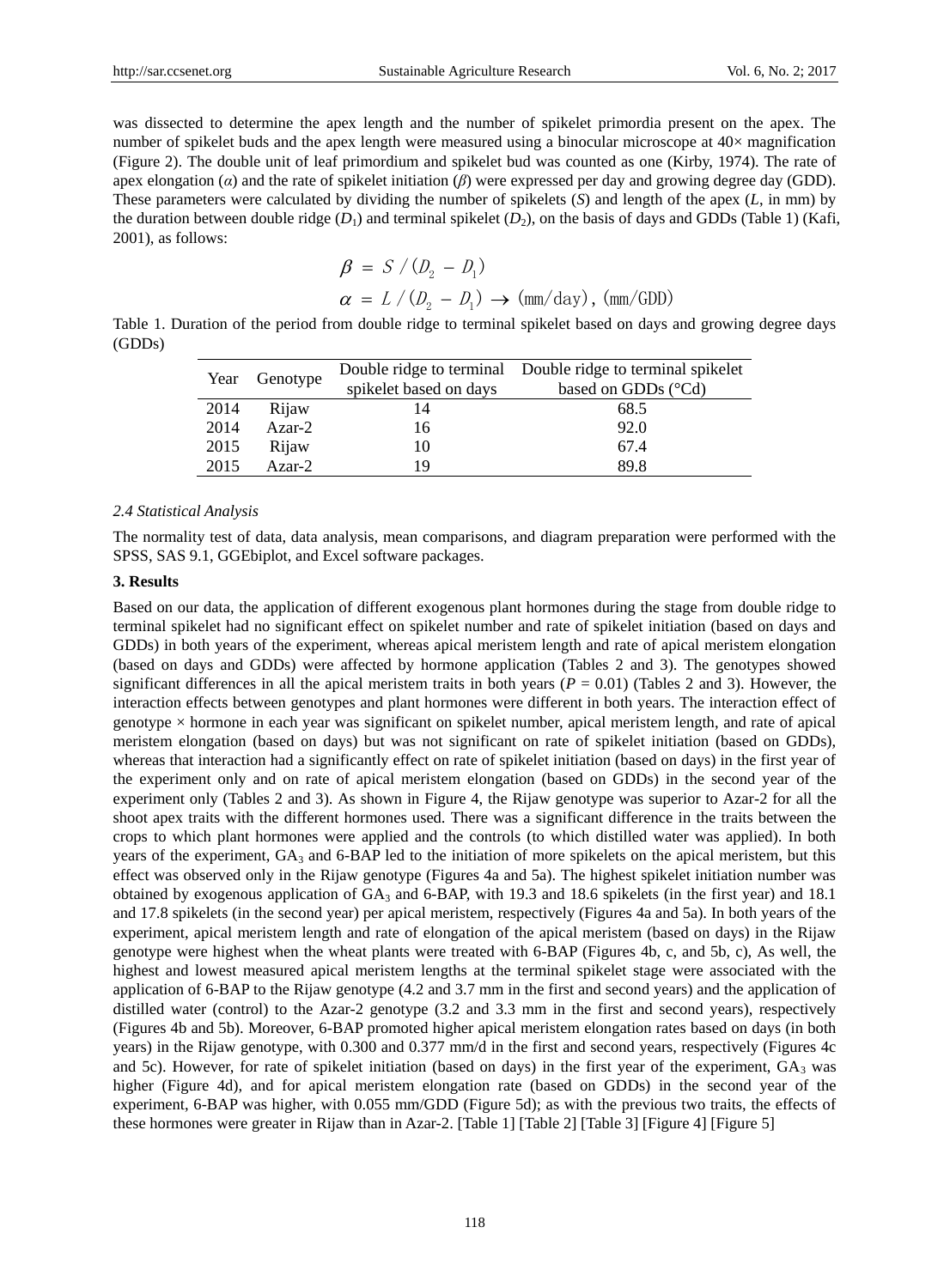| different plant hormones (3-indoleacetic acid, gibberellic acid, and 6-benzylaminopurine) from double ridge to<br>terminal spikelet stage in the first year of the experiment |         |         |                |                |
|-------------------------------------------------------------------------------------------------------------------------------------------------------------------------------|---------|---------|----------------|----------------|
|                                                                                                                                                                               |         |         |                |                |
|                                                                                                                                                                               | Rate of | Rate of | Rate of apical | Rate of apical |

Table 2. The ANOVA table for the shoot apex traits of two wheat genotypes (Rijaw and Azar-2) treated with

| Sources of<br>variation | df | Spikelet<br>number | Rate of<br>spikelet<br>initiation<br>(days) | Rate of<br>spikelet<br>initiation<br>(GDDs) | Apical<br>meristem<br>length | Rate of apical<br>meristem<br>elongation<br>(days) | Rate of apical<br>meristem<br>elongation<br>(GDDs) |
|-------------------------|----|--------------------|---------------------------------------------|---------------------------------------------|------------------------------|----------------------------------------------------|----------------------------------------------------|
| Replication             |    | $70.4**$           | $63.9*$                                     | $52.4**$                                    | $288.5**$                    | $269.7**$                                          | $154.6**$                                          |
| Genotype $(G)$          |    | $114.0**$          | 519.7**                                     | $1170.3**$                                  | 2843.8**                     | $10\,269.3**$                                      | 12 955.0**                                         |
| Hormone (Hr)            |    | 1.4ns              | $1.5$ ns                                    | 1.3ns                                       | $253.1**$                    | $268.2**$                                          | $134.0**$                                          |
| $G \times Hr$           |    | $3.3*$             | $3.0*$                                      | 2.6 <sub>ns</sub>                           | $7.0**$                      | $3.8*$                                             | 2.6 <sub>ns</sub>                                  |
| $CV\%$                  |    | 3.44               | 3.62                                        | 4.00                                        | 00.1                         | 0.96                                               | 1.33                                               |

 $*P \le 0.05$ ;  $**P \le 0.01$ ; ns, not significant.

Table 3. The ANOVA table for the shoot apex traits of two wheat genotypes (Rijaw and Azar-2) treated with different plant hormones (3-indoleacetic acid, gibberellic acid, and 6-benzylaminopurine) during the period from double ridge to terminal spikelet stage in the second year of the experiment

| Sources of<br>variation | df | Spikelet<br>number | Rate of spikelet<br>initiation (days) | Rate of spikelet<br>initiation<br>(GDDs) | Apical<br>meristem<br>length | Rate of apical<br>meristem elongation<br>(days) | Rate of apical<br>meristem elongation<br>(GDDs) |
|-------------------------|----|--------------------|---------------------------------------|------------------------------------------|------------------------------|-------------------------------------------------|-------------------------------------------------|
| Replication             |    | $79.0**$           | $35.2**$                              | $62.9**$                                 | $22.9**$                     | $73.5**$                                        | 239.8**                                         |
| Genotype $(G)$          |    | $111.4**$          | 8183.8**                              | $3696.3**$                               | $1194.7**$                   | 257 758.0**                                     | 225 297.0**                                     |
| Hormone(Hr)             |    | 1.3ns              | 0.9 <sub>ns</sub>                     | 1.4ns                                    | $107.3**$                    | $266.2**$                                       | $890.2**$                                       |
| $G \times Hr$           |    | $3.0*$             | 1.6ns                                 | 2.6 <sub>ns</sub>                        | $3.1*$                       | $17.8**$                                        | $14.9**$                                        |
| $CV\%$                  | -  | . 70               | 2.55                                  | .90                                      | 0.75                         | 0.46                                            | 0.26                                            |

 $*P$  ≤ 0.05;  $**P$  ≤ 0.01; ns, not significant.



Figure 4. Interaction effects between exogenous applications of different plant growth regulators (3-indoleacetic acid [IAA], gibberellic acid [GA<sub>3</sub>], and 6-benzylaminopurine [6-BAP]) and two wheat genotypes (Rijaw and Azar-2) on shoot apex traits during the stage from double ridge to terminal spikelet in the first year of the experiment. Means with the same letter are not significantly different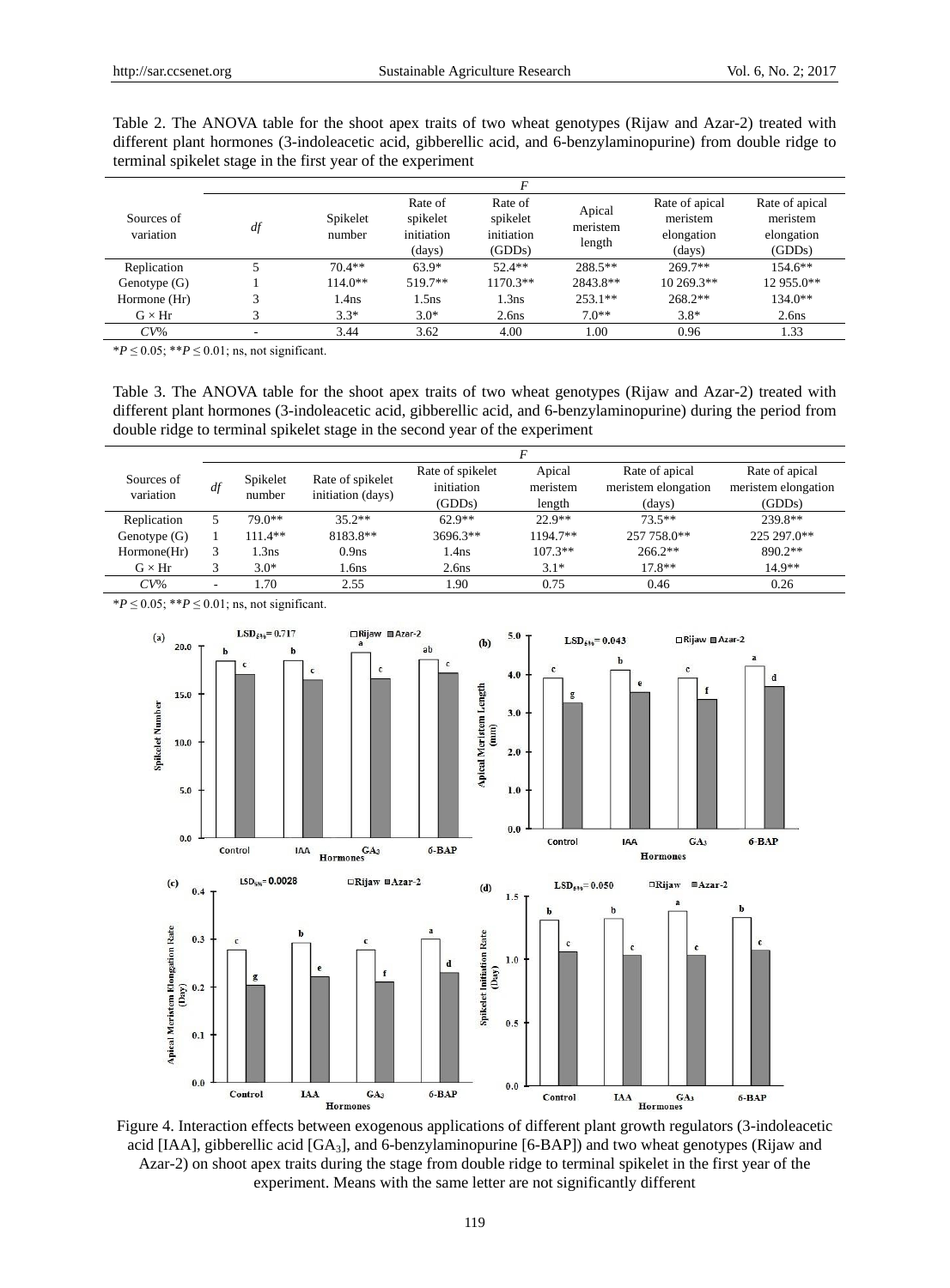

Figure 5. Interaction effects between exogenous applications of different plant growth regulators (3-indoleacetic acid [IAA], gibberellic acid  $[GA_3]$ , and 6-benzylaminopurine [6-BAP]) and two wheat genotypes (Rijaw and Azar-2) on shoot apex traits during the stage from double ridge to terminal spikelet in the second year of the experiment. Means with the same letter are not significantly different

#### **4. Discussion**

The period from double ridge to terminal spikelet is an important stage in grain set of wheat spikes. When the wheat apical meristem enters the double ridge stage, spikelet initiation starts and will continue until the terminal spikelet stage. The number of initiated spikelets per spike, spikelet initiation rate, and the length of the shoot apex from double ridge to terminal spikelet are important, and the final grain yield will be higher if those traits are higher. Thus, during the period from double ridge to terminal spikelet, two important traits, namely, number of spikelets per spike and number of florets per spikelet, are shaped, and they have an effect on the final grains number, consequently, the grain yield can be increased (Itoh et al., 1998), because there is a close positive relationship between the grains number per spike and the final grain yield (Duggan et al., 2000; Brancourt-Hulmel et al., 2003; González et al., 2003). Also, the relationship between the spikelet and the spike can determine the yield production capacity (Duggan & Fowler, 2006). According to our results, the exogenous application of different plant hormones increased grain yield in comparison with the controls, and thus the wheat treated with 6-BAP was significantly different from the controls and had improved grain yield and grain number (Table 4). The increasing ratios for grain yield were higher in the second year even though the grain yields were lower than they were in the first year (Table 4). This result may have been related to differences in rainfall amount and temperature in February (time of double ridge appearance) between the first and second years (Figure 3), because the rainfall amount was much lower and the temperature was higher in the second year of the experiment than in the first year, and such differences would influence which hormones were more effective on the final grain yield. In other words, the grain yield of the control plots decreased more, so that the increasing ratios were high for the wheat treated with plant hormones (Table 4). However, this relationship was not true for the number of grains per spike, because the number of initiated spikelets was lower in the second year than in the first year, leading to a decrease in grain number. Although previous studies reported that an acceleration in apical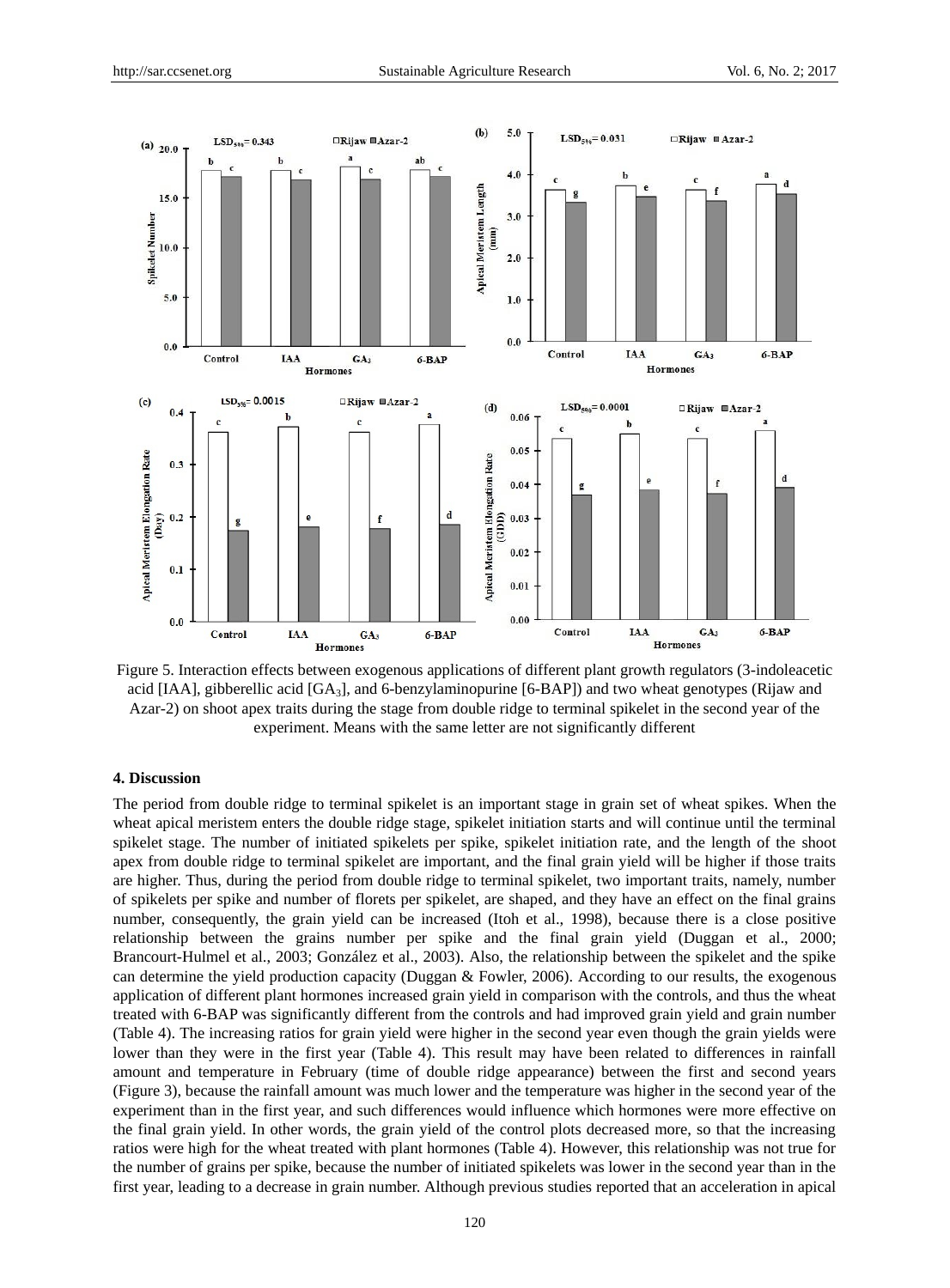meristem development led to a reduced spikelet number in each shoot apex and thus lower yield potential (Maas & Grieve, 1990; Munns & Rawson, 1999; Kafi, 2001), in the present experiment the plant hormones increased the rate of spikelet initiation and rate of apical meristem elongation, both of which are necessary for a higher final grain set per spike. [Figure 6] [Table 4]

Table 4. Increasing ratios of grain yield and number of grains per spike for the application of different plant hormones (3-indoleacetic acid [IAA], gibberellic acid [GA<sub>3</sub>], or 6-benzylaminopurine [6-BAP]) in comparison with the controls in two dry-land wheat genotypes (Rijaw and Azar-2).

|                 | First year  |                  |                   |                  |  |  |
|-----------------|-------------|------------------|-------------------|------------------|--|--|
| Hormone         | Grain yield | Increasing ratio | Grains per        | Increasing ratio |  |  |
|                 | (kg/ha)     | (% )             | spike             | (% )             |  |  |
| Control         | 2105.1c     | $\theta$         | 32.7 <sub>b</sub> | $\Omega$         |  |  |
| <b>IAA</b>      | 2491.1b     | 15.5             | 34.0 <sub>h</sub> | 3.8              |  |  |
| GA <sub>3</sub> | 2529.3b     | 16.8             | 38.6ab            | 15.3             |  |  |
| 6-BAP           | 2930.1a     | 28.1             | 42.2a             | 22.5             |  |  |
| LSD5%           | 295.23      |                  | 6.54              |                  |  |  |
|                 | Second year |                  |                   |                  |  |  |
| Hormone         | Grain yield | Increasing ratio | Grains per        | Increasing ratio |  |  |
|                 | (kg/ha)     | (% )             | spike             | (% )             |  |  |
| Control         | 1797.8c     | $\theta$         | 33.6b             | $\Omega$         |  |  |
| <b>IAA</b>      | 2298.8b     | 21.8             | 34.0b             | 1.2              |  |  |
| GA <sub>3</sub> | 2399.3ab    | 25.1             | 36.2ab            | 7.2              |  |  |
| 6-BAP           | 2802.5a     | 35.8             | 38.5a             | 12.7             |  |  |
| LSD5%           | 480.44      |                  | 2.98              |                  |  |  |

Means with the same letter are not significantly different.

In both years of the present study (Figure 6a, b), the first two principal components accounted for 99.3% and 98.9% of total variation in the data set, respectively. The polygon for "which is best for what" indicates the best treatment combination (genotype  $\times$  hormone) for each trait. In both panels of Figure 6, the biplot was divided into five sections. The peak treatment combination for each section was the one that gave the highest amount for the traits that fall within that section. The treatment combinations  $Hr_4$  G<sub>1</sub> (6-BAP and Rijaw) followed by  $\text{Hr}_2\text{-}G_1$  (IAA and Rijaw) were the best in terms of shoot apex length and rate of shoot apex elongation (based on days and GDDs). The treatment combination  $Hr_3_G(GA_3)$  and Rijaw) was the top treatment combination in terms of spikelet number and rate of spikelet initiation (based on days and GDDs).

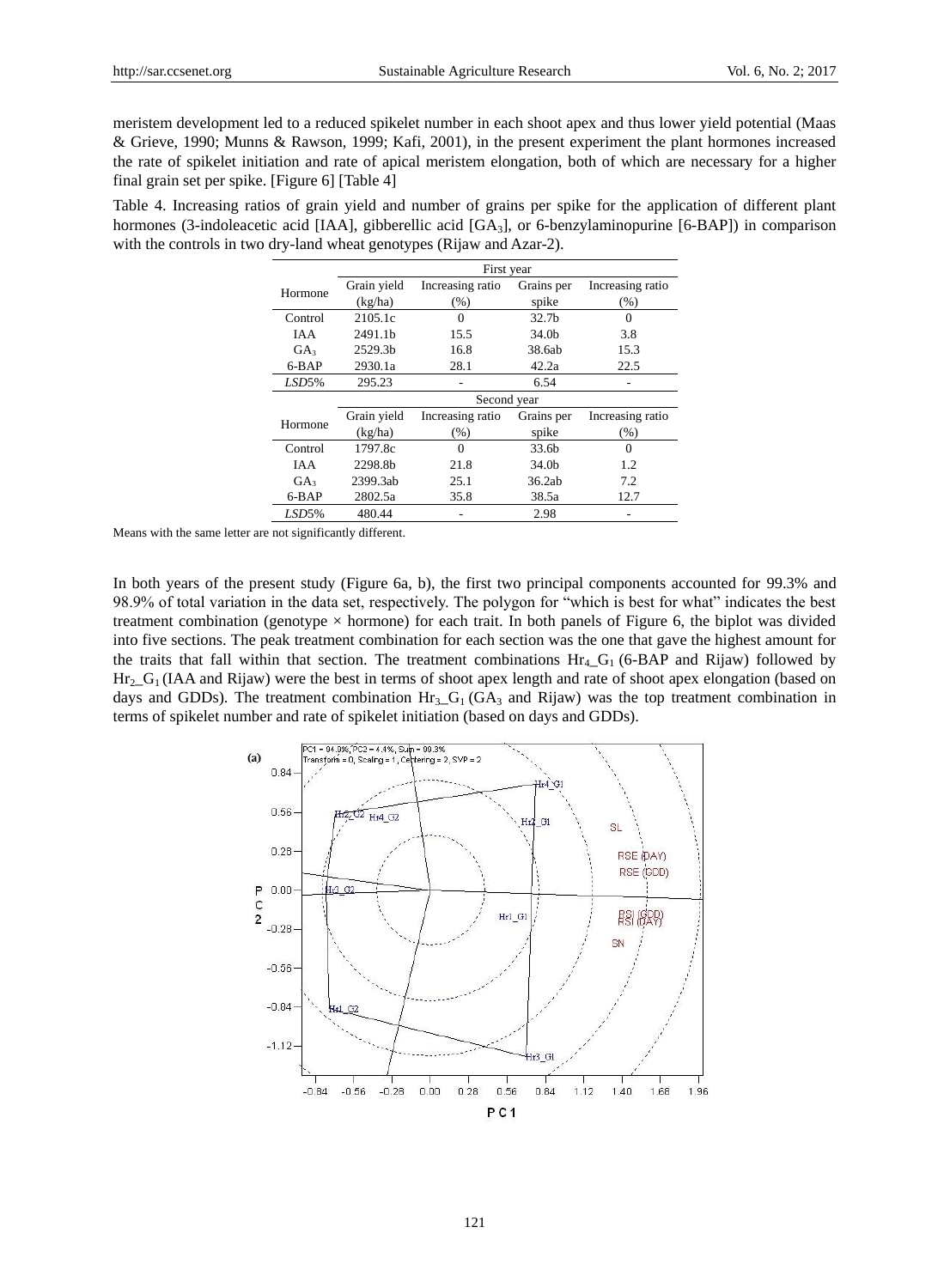

Figure 6. Polygon view of the principal component (PC) analysis biplot showing "which is best for what" for wheat shoot apex traits in the first year (a) and second year (b) of the experiment. RSE, rate of shoot apex elongation; SL, shoot apex length; RSI, rate of spikelet initiation; SN, spikelet number; G<sub>1</sub>,genotype 1 (Rijaw); G<sub>2</sub>, genotype 2 (Azar-2); Hr<sub>1</sub>,control; Hr<sub>2</sub>,3-indoleacetic acid(IAA); Hr<sub>3</sub>,gibberellic acid (GA<sub>3</sub>); Hr4,6-benzylaminopurine (6-BAP)

In this experiment, a difference was found among the number of days from double ridge to terminal spikelet in each year based on days. The duration of this period was 14 and 16 d for Rijaw and Azar-2 genotypes in the first year, respectively, in comparison with 10 and 19 d in the second year (Table 1). The number of GDDs received by the plants was the same in both years (68.5°Cd and 67.4°Cd for the Rijaw genotype and 92°Cd and 89.8°Cd for the Azar-2 genotype) (Table 1).

#### **5. Conclusion**

In summary, the present study found that plant growth regulators could change the characteristics of the wheat apical meristem during the period from double ridge to terminal spikelet when grain set was being shaped. The present study showed also that hormone could affect a specific trait. Indeed,  $GA_3$  improved the spikelet initiation rate and the number of spikelets per shoot apex, whereas 6-BAP, which is a cytokinin, affected the length and elongation rate of the shoot apex.

As well, the duration of this critical stage was affected not only by genotype and the application of hormones but also by temperature. However, each wheat plant, depending on its genetic characteristics, had to receive a specified number of GDDs to complete this phase, and the transition time varied based on differences in daily temperature; therefore, the rates of spikelet initiation and apical meristem elongation were changed.

### **Acknowledgments**

This study was supported by Razi University, Kermanshah, Iran, as a PhD thesis. The authors would like to thank all their colleagues (especially Saeid Sheikhehpour and Reza Amiri) in the Department of Agronomy and Plant Breeding, Campus of Agricultural and Natural Resources, Razi University, for their help and cooperation.

#### **References**

- Acreche, M. M., & Slafer, G. A. (2006). Grain weight response to increases in number of grains in wheat in a Mediterranean area. *Field Crops Research, 98,* 52-59. https://doi.org/10.1016/j.fcr.2005.12.005
- Ahmadi, A., & Baker, D. A. (1999). Effects of abscisic acid (ABA) on grain filling processes in wheat. *Plant Growth Regulation, 28,* 187-197. https://doi.org/10.1023/A:1006223925694
- Amiri, R., Bahraminejad, S., Sasani, S., Jalali-Honarmand, S., & Fakhri, R. (2015). Bread wheat genetic variation for grain's protein, iron and zinc concentrations as uptake by their genetic ability. *European*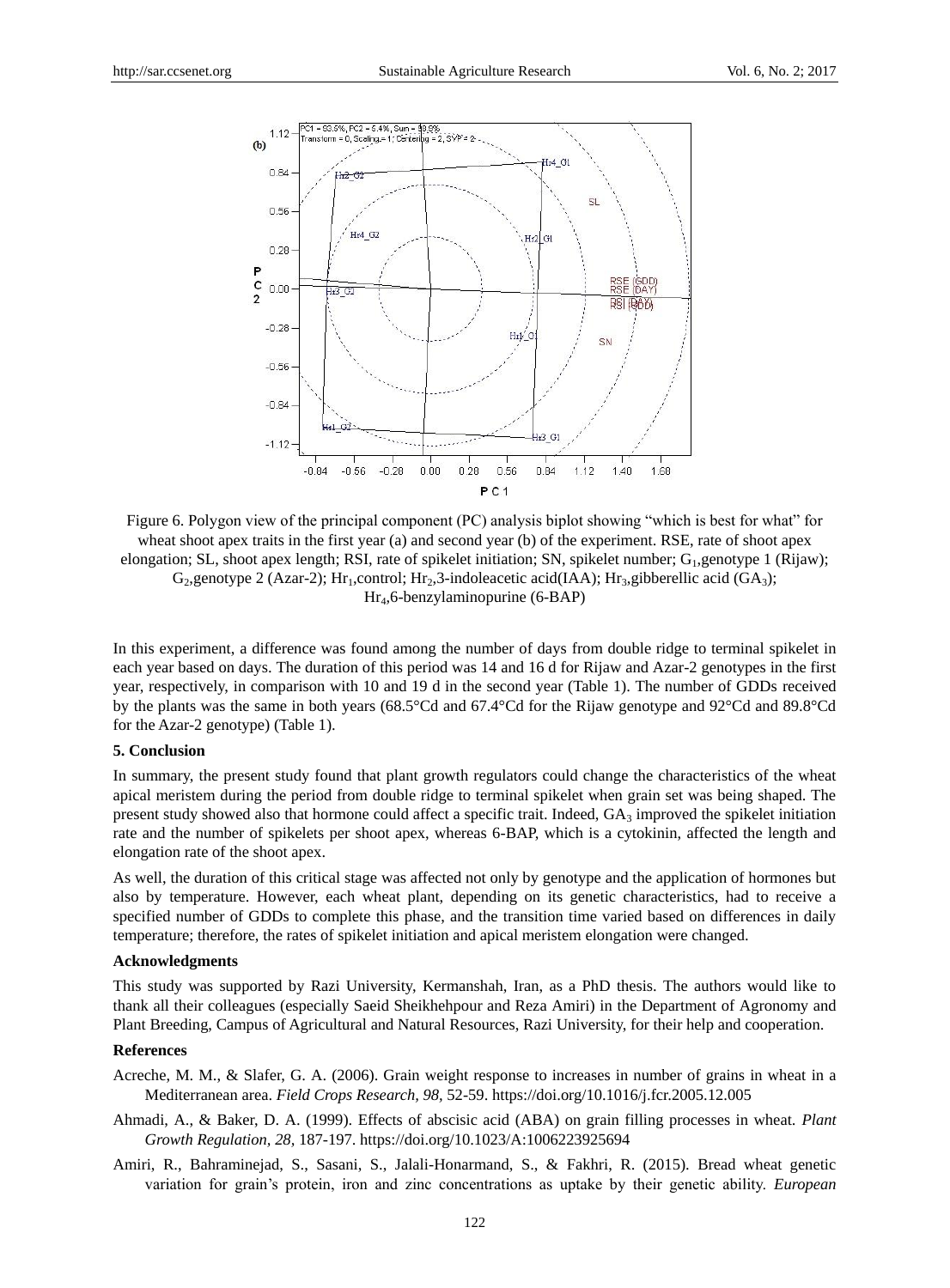*Journalof Agronomy, 67,* 20-26. https://doi.org/10.1016/j.eja.2015.03.004

- Bancal, P. (2009). Early development and enlargement of wheat floret primordia suggest a role of partitioning within spike to grain set. *Field Crops Research, 110,* 44-53. https://doi.org/10.1016/j.fcr.2008.06.014
- Brancourt-Hulmel, M., Doussinault, G., Lecomte, C., Bérard, P., Le Buanec, B., & Trottet, M. (2003). Genetic improvement of agronomic traits of winter wheat cultivars released in France from 1946 to 1992. *Crop Science, 43,* 37-45. https://doi.org/10.2135/cropsci2003.3700
- Braun, H. J., Atlin, G., & Payne, T. (2010). Multi-location testing as a tool to identify plant response to global climate change. In M. P. Reynolds (ed.), Climate Change and Crop Production. (pp. 115–138). Surrey, UK, CAB International. https://doi.org/10.1079/9781845936334.0115
- Cakmak, I. (2008). Enrichment of cereal grains with zinc: Agronomic or genetic biofortification? *Plant and Soil, 302,* 1-17. https://doi.org/10.1007/s11104-007-9466-3
- Darussalam, M., Cole, M. A., & Patrick, J. W. (1998). Auxin control of photo-assimilate transport to and within developing grain of wheat. *Australian Journal of Plant Physiology, 25,* 69-78. https://doi.org/10.1071/PP97080
- Duggan, B. L., Domitruk, D. R., & Fowler, D. B. (2000). Yield component variation in winter wheat growth under drought stress. *Canadian Journal of Plant Science, 80,* 739-745. https://doi.org/10.4141/P00-006
- Duggan, B. L., & Fowler, D. B. (2006). Yield structure and kernel potential of winter wheat on the Canadian prairies. *Crop Science, 46,* 1479-1487. https://doi.org/10.2135/cropsci2005.06-0126
- Evans, L. T. (1993). Crop Evolution, Adaptation and Yield.Cambridge, UK, Cambridge University Press.
- González, F. G., Slafer, G. A., & Miralles, D. J. (2003). Grain and floret number in response to photoperiod during stem elongation in fully and slightly vernalized wheats. *Field Crops Research, 81,* 17-27. https://doi.org/10.1016/S0378-4290(02)00195-8
- Iran-Nejad, H., & Shahbaziyan, N. (2005). Cereal Cultivation: Wheat. Vol.1. Tehran, Iran, Karenoo Publications.(In Persian.)
- Itoh, H., Ueno, K., & Yamazaki, K. (1998). Analysis of spike development of three spring wheat genotypes under various cultural conditions. *Plant Production Science, 1,* 258-263. https://doi.org/10.1626/pps.1.258
- Kafi, M. (2001). Apex development of three wheat cultivars in the presence of salinity. *Journal of Agriculture Science and Technology, 3,* 1-8.
- Kalantari, N., Ghaffarpour, M., HoushiarRad, A., Abdollahi, M., Kianfar, H., & Bondarianzadeh, D. (2005). Iran national comprehensive study on household food consumption pattern and nutritional status 2001–2003. Tehran, Iran, Nutrition Research Department, National Nutrition and Food Technology Research Institute.
- Kirby, E. J. M. (1974). Ear development in spring wheat. *Journal of Agricultural Science (Cambridge), 82,* 437-447. https://doi.org/10.1017/S0021859600051339
- Lejeune, P., Prinsen, E., Van Onckelen, H., & Bernier, G. (1998). Hormonal control of ear abortion in a stress-sensitive maize (*Zea mays*) inbred. *Australian Journal of Plant Physiology, 25,* 481-488. https://doi.org/10.1071/PP97154
- Li, C., Cao, W., & Dai, T. (1999). Dynamic characteristics of floret primordium development in wheat. *Field Crops Research, 32,* 98-100. https://doi.org/10.1016/S0378-4290(01)00144-7
- Maas, E.V., & Grieve, C.M. (1990). Spike and leaf development in salt-stressed wheat. *Crop Science, 30,* 1309-1313. https://doi.org/10.2135/cropsci1990.0011183X003000060031x
- McMaster, G. S., Wilhelm, W. W., & Morgan, J. A. (1992). Simulating winter wheat shoot apex phenology. *Journal of Agricultural Science (Cambridge), 119,* 1-12. https://doi.org/10.1017/S0021859600071483
- Munns, R., & Rawson, H. M. (1999). Effect of salinity on salt accumulation and reproductive development in the apical meristem of wheat and barley. *Australian Journal of Plant Physiology, 26,* 459-464. https://doi.org/10.1071/PP99049
- Ober, E., & Sharp, R. E. (1994). Proline accumulation in maize (*Zea mays* L.) primary roots at low water potentials: I. Requirement for increased levels of abscisic acid. *Plant Physiology, 105,* 981-987. https://doi.org/10.1104/pp.105.3.981